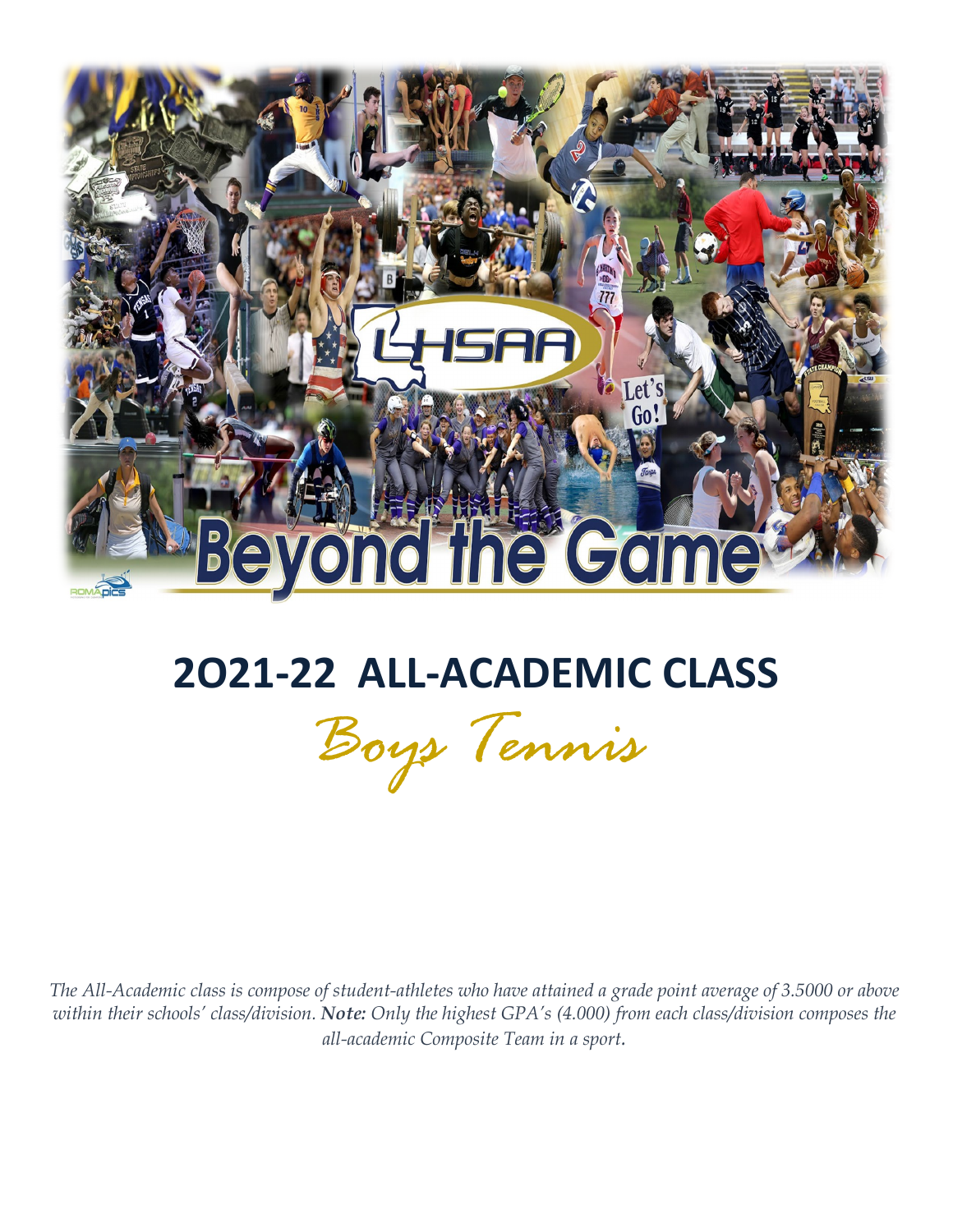

### 2021-22 ALL-ACADEMIC BOYS' TENNIS CLASS TEAM

*Division I*

| <b>Name</b>            | Year    | <b>School</b>               | Sport     | <b>Class</b> | <b>Division</b> | <b>GPA</b> |
|------------------------|---------|-----------------------------|-----------|--------------|-----------------|------------|
| Gabriel Leblanc        | 2021-22 | Acadiana                    | <b>TE</b> | 5A           | $\mathsf{l}$    | 4.0000     |
| <b>Carson Black</b>    | 2021-22 | <b>Barbe</b>                | <b>TE</b> | 5A           | I               | 4.0000     |
| <b>Andrew Pernell</b>  | 2021-22 | Captain Shreve              | TE        | 5A           | $\mathbf{I}$    | 4.0000     |
| Ivan Smith             | 2021-22 | Captain Shreve              | <b>TE</b> | 5A           | $\mathbf{I}$    | 4.0000     |
| Luke Huddleston        | 2021-22 | Central Lafourche           | TE        | 5A           | $\mathsf{I}$    | 4.0000     |
| Aaron Conlin           | 2021-22 | Covington                   | <b>TE</b> | 5A           | $\mathbf{I}$    | 4.0000     |
| Alex Lambert           | 2021-22 | <b>East Ascension</b>       | TE        | 5A           | $\mathbf{I}$    | 4.0000     |
| <b>Aaron Mire</b>      | 2021-22 | Hahnville                   | <b>TE</b> | 5A           | $\mathbf{I}$    | 4.0000     |
| Paresh Kolluru         | 2021-22 | Lafayette                   | <b>TE</b> | 5A           | $\mathsf{l}$    | 4.0000     |
| <b>Andrew Mugnier</b>  | 2021-22 | Lafayette                   | <b>TE</b> | 5A           | $\mathbf{I}$    | 4.0000     |
| <b>Everett Normand</b> | 2021-22 | Lafayette                   | TE        | 5A           | $\mathbf{I}$    | 4.0000     |
| <b>Collin McClure</b>  | 2021-22 | Live Oak                    | <b>TE</b> | 5A           | I               | 3.9636     |
| Owen Brinson           | 2021-22 | Slidell                     | <b>TE</b> | 5A           | I               | 4.0000     |
| Alexander Garcia       | 2021-22 | Southside                   | <b>TE</b> | 5A           | $\mathbf{I}$    | 4.0000     |
| Preston Orgeron        | 2021-22 | St. Paul's                  | TE        | 5A           | $\mathbf{I}$    | 4.0000     |
| Nicholas Percle        | 2021-22 | Thibodaux                   | <b>TE</b> | 5A           | $\mathbf{I}$    | 4.0000     |
| Dusty Diez             | 2021-22 | Walker                      | <b>TE</b> | 5A           | $\mathsf{l}$    | 4.0000     |
| Noah Ferguson          | 2021-22 | <b>West Monroe</b>          | <b>TE</b> | 5A           | $\mathbf{I}$    | 4.0000     |
| Cooper Ackman          | 2021-22 | Zachary                     | TE        | 5A           | $\mathbf{I}$    | 3.9807     |
| Sohan Atluri           | 2021-22 | <b>Baton Rouge</b>          | <b>TE</b> | 5A           | $\mathbf{I}$    | 3.9773     |
| Ramy Alabdulkarim      | 2021-22 | Southside                   | <b>TE</b> | 5A           | $\mathsf{I}$    | 3.9687     |
| Jacob Thomas           | 2021-22 | Walker                      | <b>TE</b> | 5A           | $\mathbf{I}$    | 3.9643     |
| <b>Ryan Clancy</b>     | 2021-22 | Pineville                   | TE        | 5A           | $\mathsf{I}$    | 3.9565     |
| <b>Beau Nunez</b>      | 2021-22 | Chalmette                   | <b>TE</b> | 5A           | $\mathbf{I}$    | 3.9545     |
| Nuwan Wijesekera       | 2021-22 | Northshore                  | <b>TE</b> | 5A           | $\mathsf{I}$    | 3.9434     |
| Jake Bergeron          | 2021-22 | Terrebonne                  | <b>TE</b> | 5A           | $\mathsf{I}$    | 3.9300     |
| Nikolas Broadway       | 2021-22 | <b>Natchitoches Central</b> | TE        | 5A           | $\mathsf{I}$    | 3.9259     |
| <b>Andrew Martin</b>   | 2021-22 | Northshore                  | <b>TE</b> | 5A           | I.              | 3.9245     |
| Max Turpin             | 2021-22 | <b>West Monroe</b>          | <b>TE</b> | 5A           | I.              | 3.9156     |
| Ashton Ortego          | 2021-22 | Southside                   | TE        | 5A           | I.              | 3.9091     |
| <b>Bryce Vallery</b>   | 2021-22 | Ruston                      | TE        | 5A           | $\mathsf{l}$    | 3.9090     |
| Dylan Nguyen           | 2021-22 | Northshore                  | TE        | 5A           | $\mathbf{I}$    | 3.8679     |
| Henley Nguyen          | 2021-22 | Lafayette                   | TE        | 5A           | I.              | 3.8636     |
| <b>Ashton Ellis</b>    | 2021-22 | Catholic - B.R.             | TE        | 5A           | L               | 3.8571     |
| Jacob Barnhill         | 2021-22 | Hahnville                   | TE        | 5A           | I.              | 3.8542     |
| Kane Granger           | 2021-22 | Southside                   | TE        | 5A           | I.              | 3.8461     |
| Christopher Ardoin     | 2021-22 | Slidell                     | TE        | 5A           | I.              | 3.8437     |
| Jacob Lobell           | 2021-22 | St. Amant                   | TE        | 5A           | I               | 3.8400     |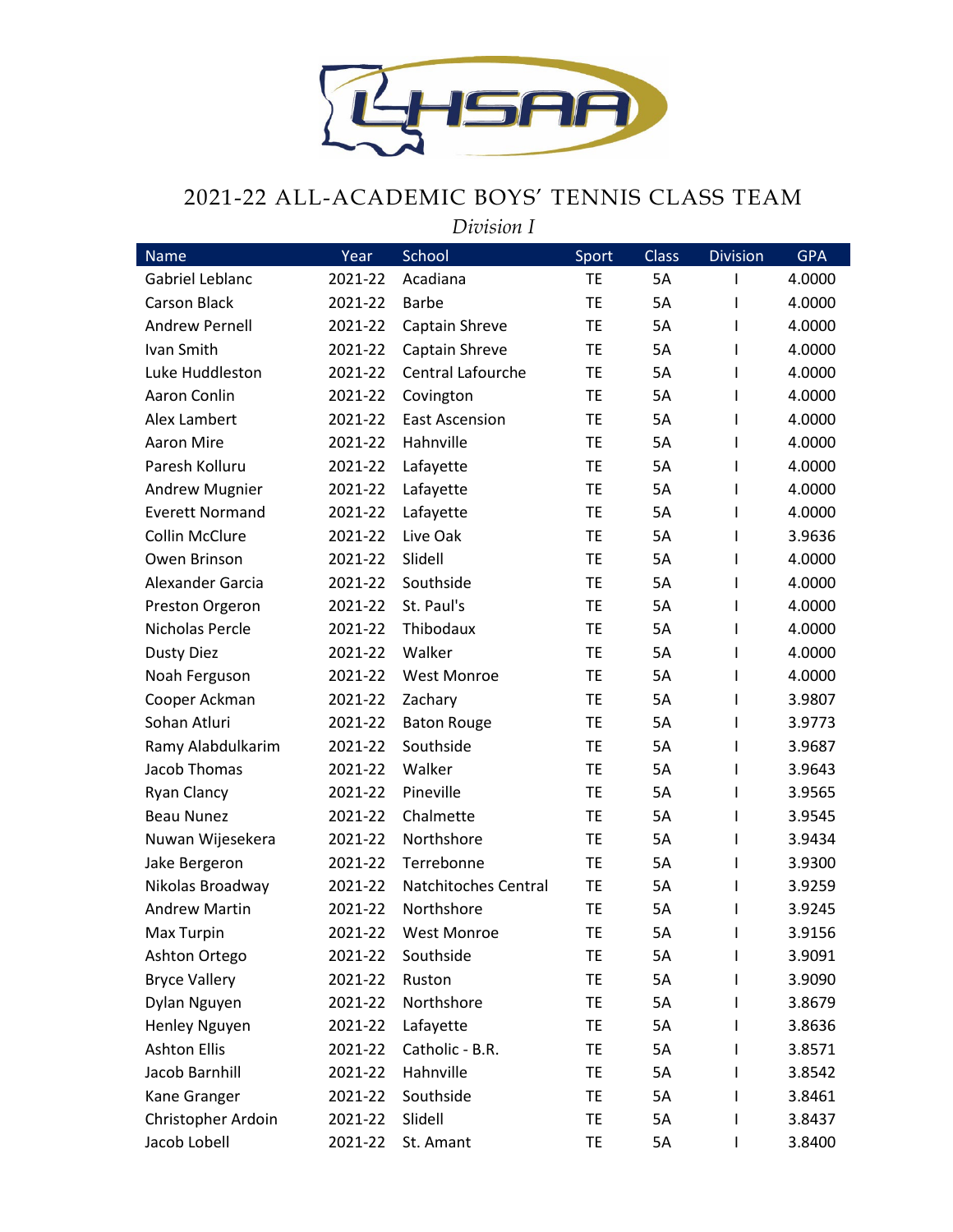| Name                   | Year    | School                   | Sport     | <b>Class</b> | <b>Division</b> | <b>GPA</b> |
|------------------------|---------|--------------------------|-----------|--------------|-----------------|------------|
| Zander Hue             | 2021-22 | H.L. Bourgeois           | <b>TE</b> | <b>5A</b>    |                 | 3.8163     |
| Collin Harner          | 2021-22 | Captain Shreve           | TE        | <b>5A</b>    |                 | 3.8000     |
| <b>Dylan Stentz</b>    | 2021-22 | Thibodaux                | <b>TE</b> | <b>5A</b>    |                 | 3.7981     |
| Benjamin Harner        | 2021-22 | Captain Shreve           | <b>TE</b> | 5A           |                 | 3.7777     |
| <b>Brett Brignac</b>   | 2021-22 | Southside                | <b>TE</b> | <b>5A</b>    |                 | 3.7719     |
| Jude Edwards           | 2021-22 | <b>Brother Martin</b>    | TE        | <b>5A</b>    |                 | 3.7609     |
| <b>Charles Fremaux</b> | 2021-22 | Catholic - B.R.          | TE        | 5A           |                 | 3.7143     |
| Julien Baudoin         | 2021-22 | Lafayette                | <b>TE</b> | 5A           |                 | 3.7037     |
| <b>Jesus Martinez</b>  | 2021-22 | Acadiana                 | <b>TE</b> | <b>5A</b>    |                 | 3.6727     |
| William Cain           | 2021-22 | Jesuit                   | <b>TE</b> | 5A           |                 | 3.6667     |
| Juan Colorado          | 2021-22 | Alexandria               | <b>TE</b> | 5A           |                 | 3.6304     |
| Kaylen Fanguy          | 2021-22 | H.L. Bourgeois           | <b>TE</b> | <b>5A</b>    |                 | 3.6042     |
| Miles Smith            | 2021-22 | <b>Central Lafourche</b> | <b>TE</b> | 5A           |                 | 3.6000     |
| <b>Andrew Poche</b>    | 2021-22 | <b>East Ascension</b>    | <b>TE</b> | 5A           |                 | 3.5918     |
| Peyton Parker          | 2021-22 | Live Oak                 | TE        | <b>5A</b>    |                 | 3.5914     |
| Juan Gomez             | 2021-22 | Captain Shreve           | TE        | <b>5A</b>    |                 | 3.5666     |
| Nicholas Castaneda     | 2021-22 | Acadiana                 | <b>TE</b> | <b>5A</b>    |                 | 3.5577     |
| Seth Lacoste           | 2021-22 | <b>Central Lafourche</b> | TE        | <b>5A</b>    |                 | 3.5416     |
| Jeremiah Getuaban      | 2021-22 | Thibodaux                | TE        | <b>5A</b>    |                 | 3.5400     |
| Mason Brady            | 2021-22 | Captain Shreve           | <b>TE</b> | <b>5A</b>    |                 | 3.5294     |
| <b>Brennan Hurst</b>   | 2021-22 | Captain Shreve           | <b>TE</b> | 5A           |                 | 3.5000     |

## *Division II*

| Name                  | Year    | School                    | Sport     | <b>Class</b> | <b>Division</b>            | <b>GPA</b> |
|-----------------------|---------|---------------------------|-----------|--------------|----------------------------|------------|
| Cole Sylvester        | 2021-22 | Assumption                | <b>TE</b> | 4A           | $\mathbf{II}$              | 4.0000     |
| <b>Ethan Elmer</b>    | 2021-22 | Bolton                    | <b>TE</b> | 4A           | $\mathbf{H}$               | 4.0000     |
| Asjad Mansoor         | 2021-22 | Bolton                    | <b>TE</b> | 4A           | Ш                          | 4.0000     |
| Luke Granger          | 2021-22 | DeRidder                  | TE        | 4A           | $\mathbf{H}$               | 4.0000     |
| John Patten           | 2021-22 | E.D. White                | <b>TE</b> | 3A           | $\mathsf{II}$              | 4.0000     |
| James Netherton       | 2021-22 | Lakeshore                 | TE        | 4A           | $\mathbf{H}$               | 4.0000     |
| Aidan Schneider       | 2021-22 | Lakeshore                 | TE        | 4A           | Ш                          | 4.0000     |
| Evan Weber            | 2021-22 | Lakeshore                 | TE        | 4A           | Ш                          | 4.0000     |
| Jackson McKinney      | 2021-22 | Minden                    | <b>TE</b> | 4A           | $\mathbf{II}$              | 4.0000     |
| Keith Jackson         | 2021-22 | <b>Ouachita Parish</b>    | TE        | <b>5A</b>    | Ш                          | 4.0000     |
| <b>Brandon Kaske</b>  | 2021-22 | <b>Pearl River</b>        | <b>TE</b> | 4A           | $\mathbf{II}$              | 4.0000     |
| Jackson Bourgeois     | 2021-22 | South Lafourche           | TE        | 4A           | Ш                          | 4.0000     |
| Luke Glorioso         | 2021-22 | South Terrebonne          | TE        | 4A           | Ш                          | 4.0000     |
| Cade Mendoza          | 2021-22 | St. Thomas More           | <b>TE</b> | 4A           | $\mathbf{II}$              | 4.0000     |
| Cade Savoy            | 2021-22 | <b>Teurlings Catholic</b> | TE        | 4A           | Ш                          | 4.0000     |
| Avery Allen           | 2021-22 | West Ouachita             | <b>TE</b> | <b>5A</b>    | $\mathbf{II}$              | 4.0000     |
| Phillipe Soileau      | 2021-22 | Eunice                    | TE        | 4A           | Ш                          | 3.9673     |
| <b>Rhett Williams</b> | 2021-22 | South Terrebonne          | <b>TE</b> | 4A           | Ш                          | 3.9623     |
| Abdul Salti           | 2021-22 | <b>Bolton</b>             | <b>TE</b> | 4A           | $\ensuremath{\mathsf{II}}$ | 3.9615     |
| Cole Colletti         | 2021-22 | Franklinton               | TE        | 4A           | Ш                          | 3.9565     |
| Alec Soileau          | 2021-22 | <b>Teurlings Catholic</b> | TE        | 4A           | $\mathbf{I}$               | 3.9565     |
| <b>Trong Doan</b>     | 2021-22 | <b>Teurlings Catholic</b> | TE        | 4A           | $\mathsf{II}$              | 3.9545     |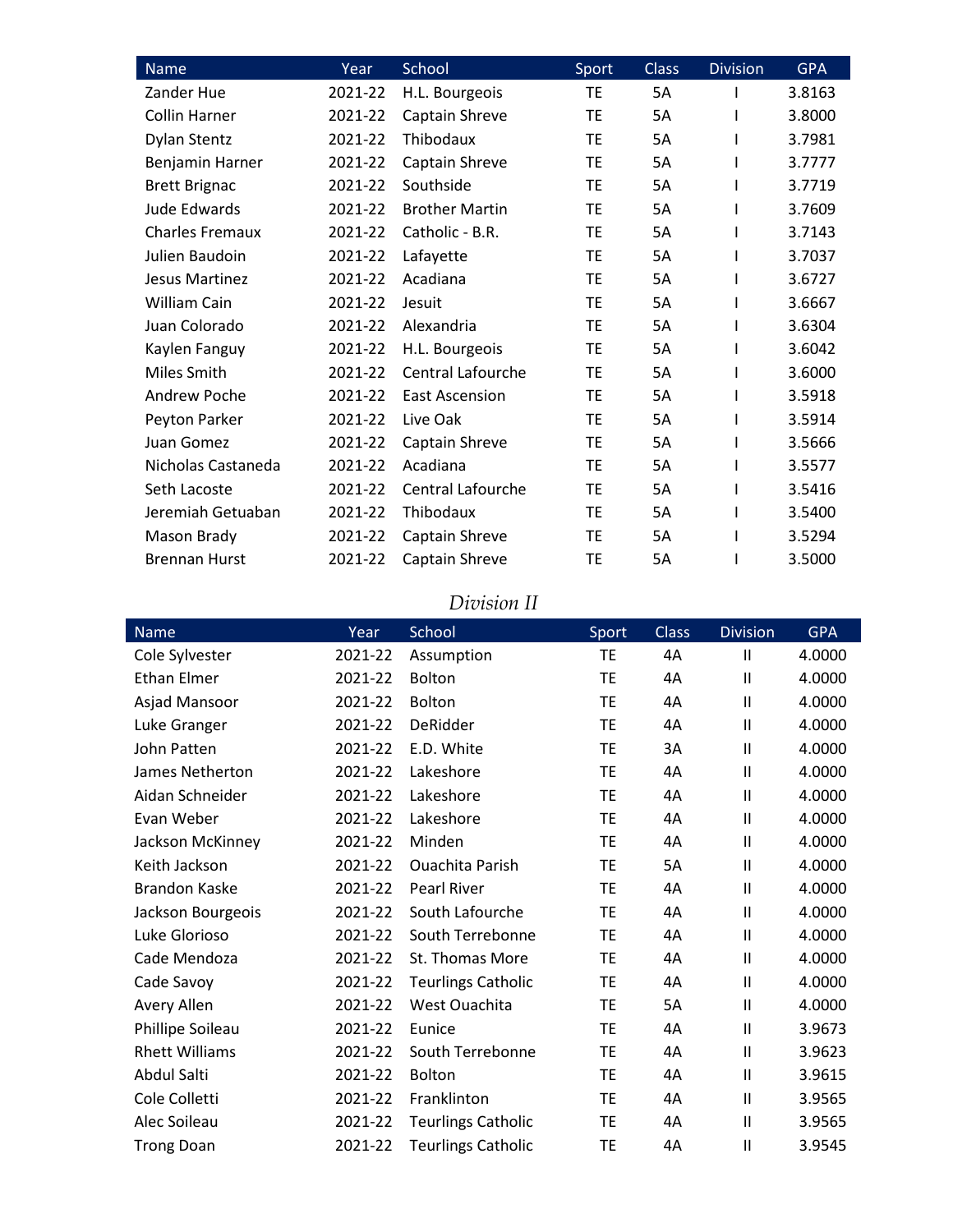| <b>Name</b>                  | Year    | School                 | Sport     | <b>Class</b> | <b>Division</b> | <b>GPA</b> |
|------------------------------|---------|------------------------|-----------|--------------|-----------------|------------|
| Zach Haley                   | 2021-22 | Haughton               | TE        | 5A           | $\mathbf{I}$    | 3.9200     |
| Mason Watson                 | 2021-22 | Woodlawn - B.R.        | <b>TE</b> | <b>5A</b>    | $\mathbf{II}$   | 3.9200     |
| Kaleb Luttrell               | 2021-22 | DeRidder               | <b>TE</b> | 4A           | $\mathbf{II}$   | 3.9111     |
| <b>Alex Gonzalez</b>         | 2021-22 | Benton                 | <b>TE</b> | 5A           | $\mathbf{II}$   | 3.9100     |
| James Barnett                | 2021-22 | Minden                 | <b>TE</b> | 4A           | $\mathbf{H}$    | 3.8800     |
| Cameron Lindsay              | 2021-22 | Woodlawn - B.R.        | TE        | 5A           | Ш               | 3.8541     |
| Evan Schwartz                | 2021-22 | Lakeshore              | <b>TE</b> | 4A           | $\mathbf{II}$   | 3.8400     |
| Colton Zeigler               | 2021-22 | West Ouachita          | <b>TE</b> | 5A           | $\mathbf{H}$    | 3.8400     |
| Anthony Foret                | 2021-22 | A.J. Ellender          | TE        | 4A           | $\mathbf{II}$   | 3.7600     |
| <b>Travis Tolbird</b>        | 2021-22 | West Ouachita          | <b>TE</b> | 5A           | $\mathbf{II}$   | 3.7500     |
| <b>Hector Alday</b>          | 2021-22 | <b>Lusher Charter</b>  | <b>TE</b> | 4A           | $\mathbf{II}$   | 3.7241     |
| <b>Damien Harris</b>         | 2021-22 | Salmen                 | <b>TE</b> | 4A           | $\mathbf{H}$    | 3.7170     |
| Devin Trim                   | 2021-22 | Woodlawn - B.R.        | <b>TE</b> | 5A           | $\mathbf{II}$   | 3.6923     |
| Micah Bascle                 | 2021-22 | South Lafourche        | <b>TE</b> | 4A           | $\mathbf{II}$   | 3.6889     |
| Javieon Cooper               | 2021-22 | <b>Ouachita Parish</b> | TE        | 5A           | $\mathbf{II}$   | 3.6818     |
| Hani Halawani                | 2021-22 | Bolton                 | TE        | 4A           | Ш               | 3.6809     |
| Colby Lirette                | 2021-22 | South Terrebonne       | <b>TE</b> | 4A           | Ш               | 3.6522     |
| Drake Scoby                  | 2021-22 | Assumption             | <b>TE</b> | 4A           | $\mathbf{II}$   | 3.6429     |
| Giovanni Rodriguez           | 2021-22 | Archbishop Rummel      | TE        | 5A           | $\mathbf{II}$   | 3.6230     |
| Evan Salter                  | 2021-22 | St. Thomas More        | TE        | 4A           | $\mathbf{II}$   | 3.6190     |
| Aiden Mangipano              | 2021-22 | Lakeshore              | <b>TE</b> | 4A           | $\mathbf{II}$   | 3.6100     |
| William Wise                 | 2021-22 | Leesville              | <b>TE</b> | 4A           | $\mathbf{II}$   | 3.5714     |
| <b>Titus Pellegrin</b>       | 2021-22 | South Terrebonne       | <b>TE</b> | 4A           | $\mathbf{H}$    | 3.5714     |
| Caden Lerille                | 2021-22 | South Lafourche        | <b>TE</b> | 4A           | $\mathbf{II}$   | 3.5652     |
| <b>Christopher Scarengos</b> | 2021-22 | Salmen                 | TE        | 4A           | $\mathbf{II}$   | 3.5454     |
| Jade Farkas                  | 2021-22 | South Terrebonne       | <b>TE</b> | 4A           | $\mathbf{II}$   | 3.5217     |
| <b>Reece Bosse</b>           | 2021-22 | Lakeshore              | TE        | 4A           | $\mathbf{II}$   | 3.5000     |
| Ethan Ivey                   | 2021-22 | West Ouachita          | <b>TE</b> | <b>5A</b>    | $\mathbf{I}$    | 4.0000     |

## *Division III*

| <b>Name</b>         | Year    | School                    | Sport     | <b>Class</b> | <b>Division</b> | <b>GPA</b> |
|---------------------|---------|---------------------------|-----------|--------------|-----------------|------------|
| James Klien         | 2021-22 | <b>Berwick</b>            | ТE        | 3A           | Ш               | 4.0000     |
| Jackson Sues        | 2021-22 | <b>Holy Savior Menard</b> | ТE        | 2A           | Ш               | 4.0000     |
| Jacob Schumacher    | 2021-22 | North Webster             | TE        | 3A           | III             | 4.0000     |
| William Smith       | 2021-22 | North Webster             | TE        | 3A           | Ш               | 4.0000     |
| Michael Goss        | 2021-22 | Notre Dame                | <b>TE</b> | 2A           | III             | 4.0000     |
| Hayden Miller       | 2021-22 | Notre Dame                | TE        | 2A           | Ш               | 4.0000     |
| Landon Miller       | 2021-22 | Notre Dame                | ТE        | 2A           | Ш               | 4.0000     |
| Christopher Freeman | 2021-22 | <b>Northwest</b>          | TE        | 3A           | Ш               | 3.9540     |
| Andres Jacob        | 2021-22 | Archbishop Hannan         | <b>TE</b> | 3A           | Ш               | 3.9423     |
| Anders Aldridge     | 2021-22 | University Lab            | TE        | 3A           | III             | 3.9348     |
| Aiden Jones         | 2021-22 | Oakdale                   | ТE        | 2A           | Ш               | 3.9333     |
| Skylar Adams        | 2021-22 | Episcopal                 | ТE        | 2A           | Ш               | 3.9259     |
| <b>DAVIS EGLIN</b>  | 2021-22 | Episcopal                 | ТE        | 2A           | III             | 3.9221     |
| Eli Crawford        | 2021-22 | St. Louis Catholic        | TE        | 3A           | Ш               | 3.8909     |
| Patrick Gooszen     | 2021-22 | Loyola Prep               | ТE        | 3A           | Ш               | 3.8810     |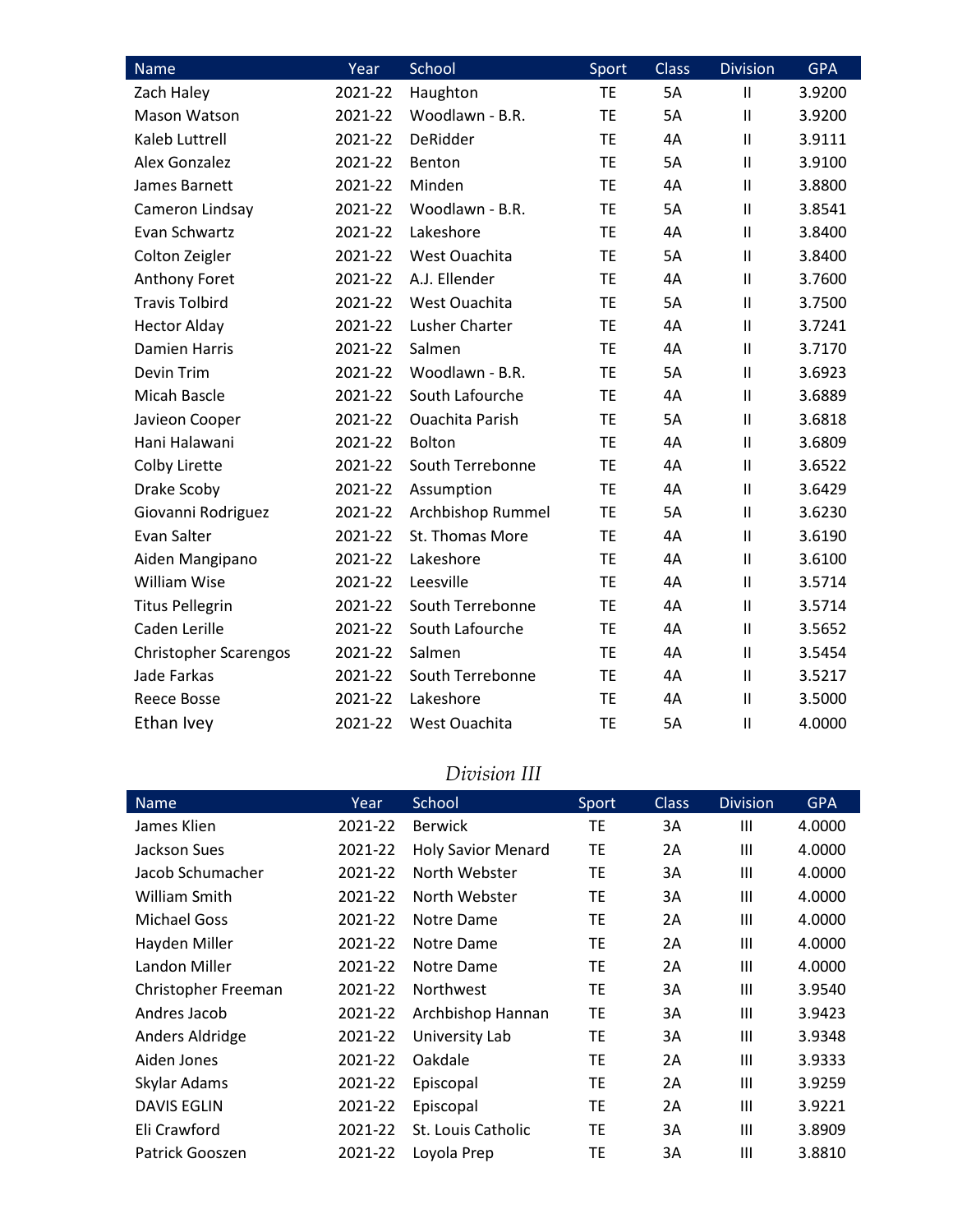| <b>Name</b>           | Year    | School             | Sport     | <b>Class</b> | <b>Division</b> | <b>GPA</b> |
|-----------------------|---------|--------------------|-----------|--------------|-----------------|------------|
| <b>Collin Coates</b>  | 2021-22 | University Lab     | ТE        | 3A           | $\mathbf{III}$  | 3.8696     |
| William Gilfoil       | 2021-22 | West Feliciana     | ТE        | 3A           | III             | 3.8680     |
| Dylan Jones           | 2021-22 | Sterlington        | TE        | 3A           | III             | 3.8636     |
| Dylan Rousselle       | 2021-22 | University Lab     | TE        | 3A           | III             | 3.8600     |
| Hahn Bridges          | 2021-22 | Sterlington        | <b>TE</b> | 3A           | III             | 3.8461     |
| Reese Ledet           | 2021-22 | <b>Berwick</b>     | TE        | 3A           | III             | 3.8400     |
| <b>Collin Miller</b>  | 2021-22 | Notre Dame         | TE        | 2A           | III             | 3.7826     |
| Connor Brown          | 2021-22 | University Lab     | <b>TE</b> | 3A           | III             | 3.7609     |
| Ryan Ashley           | 2021-22 | Vidalia            | <b>TE</b> | 2A           | III             | 3.7547     |
| Reece Provost         | 2021-22 | Catholic - N.I.    | TE        | 2A           | Ш               | 3.7255     |
| Zachary Campbell      | 2021-22 | <b>Berwick</b>     | ТE        | 3A           | Ш               | 3.6800     |
| <b>Russell Nugier</b> | 2021-22 | Notre Dame         | ТE        | 2A           | III             | 3.6364     |
| <b>Tyler Conner</b>   | 2021-22 | Welsh              | TE        | 2A           | III             | 3.6327     |
| Ethan Blanchard       | 2021-22 | <b>Berwick</b>     | TE        | 3A           | III             | 3.6296     |
| Michael Corlew        | 2021-22 | West Feliciana     | <b>TE</b> | 3A           | III             | 3.6250     |
| <b>Grant Rome</b>     | 2021-22 | West Feliciana     | <b>TE</b> | 3A           | $\mathbf{III}$  | 3.6087     |
| Grant Couste'         | 2021-22 | St. Louis Catholic | ТE        | 3A           | Ш               | 3.5357     |

#### *Division IV*

| <b>Name</b>               | Year    | School                       | Sport     | <b>Class</b> | <b>Division</b> | <b>GPA</b> |
|---------------------------|---------|------------------------------|-----------|--------------|-----------------|------------|
| Justin Coupel             | 2021-22 | <b>Ascension Catholic</b>    | <b>TE</b> | 1A           | IV              | 4.0000     |
| Spencer Hebert            | 2021-22 | <b>Central Catholic</b>      | TE        | 1A           | IV              | 4.0000     |
| <b>Garrett LaFollette</b> | 2021-22 | First Baptist Christian      | <b>TE</b> | $\mathsf{C}$ | IV              | 4.0000     |
| Nicholas Bertrand         | 2021-22 | St. Edmund                   | <b>TE</b> | 1A           | IV              | 4.0000     |
| Andrew Beshenich          | 2021-22 | Northlake Christian          | TE        | 2A           | IV              | 3.9630     |
| Conner Breen              | 2021-22 | St. Frederick                | TE        | 1A           | IV              | 3.9600     |
| Matthew Magnano           | 2021-22 | <b>Grace Christian</b>       | <b>TE</b> | B            | IV              | 3.9545     |
| <b>Marshall Thompson</b>  | 2021-22 | Pope John Paul II            | TE        | 2A           | IV              | 3.9322     |
| <b>Matthew Pitts</b>      | 2021-22 | <b>Grace Christian</b>       | <b>TE</b> | B            | IV              | 3.9318     |
| Sean Young                | 2021-22 | Grace Christian              | TE        | B            | IV              | 3.9091     |
| Mark Fruge                | 2021-22 | St. Edmund                   | <b>TE</b> | 1A           | IV              | 3.9091     |
| Nathan Drummond           | 2021-22 | St. Thomas Aquinas           | <b>TE</b> | 2A           | IV              | 3.9048     |
| Caymann Dominique         | 2021-22 | Episcopal of Acadiana        | <b>TE</b> | B            | IV              | 3.9000     |
| Ali Munshi                | 2021-22 | Episcopal of Acadiana        | <b>TE</b> | B            | IV              | 3.9000     |
| <b>Hunter Brumley</b>     | 2021-22 | Converse                     | <b>TE</b> | В            | IV              | 3.8904     |
| Franco Atwi               | 2021-22 | <b>Episcopal of Acadiana</b> | <b>TE</b> | В            | IV              | 3.8900     |
| Gabriel Stapp             | 2021-22 | Claiborne Christian          | <b>TE</b> | C            | IV              | 3.8600     |
| <b>Trenton Ogle</b>       | 2021-22 | Northlake Christian          | <b>TE</b> | 2A           | IV              | 3.8500     |
| Jaren St. clair           | 2021-22 | Opelousas Catholic           | ТE        | 1A           | IV              | 3.8500     |
| Eli Wilburn               | 2021-22 | Converse                     | TE        | B            | IV              | 3.8261     |
| <b>William Murphy</b>     | 2021-22 | Northlake Christian          | TE        | 2A           | IV              | 3.8125     |
| <b>Jake Slaton</b>        | 2021-22 | St. Thomas Aquinas           | <b>TE</b> | 2A           | IV              | 3.8095     |
| Michael Dudley            | 2021-22 | Dunham                       | <b>TE</b> | 2A           | IV              | 3.7907     |
| Kase Ellerbe              | 2021-22 | Oak Grove                    | <b>TE</b> | 1A           | IV              | 3.7609     |
| Colin Pohlman             | 2021-22 | <b>River Oaks</b>            | TE        | 1A           | IV              | 3.7143     |
| Lee Palmer                | 2021-22 | <b>Ascension Episcopal</b>   | TE        | 2A           | IV              | 3.6868     |